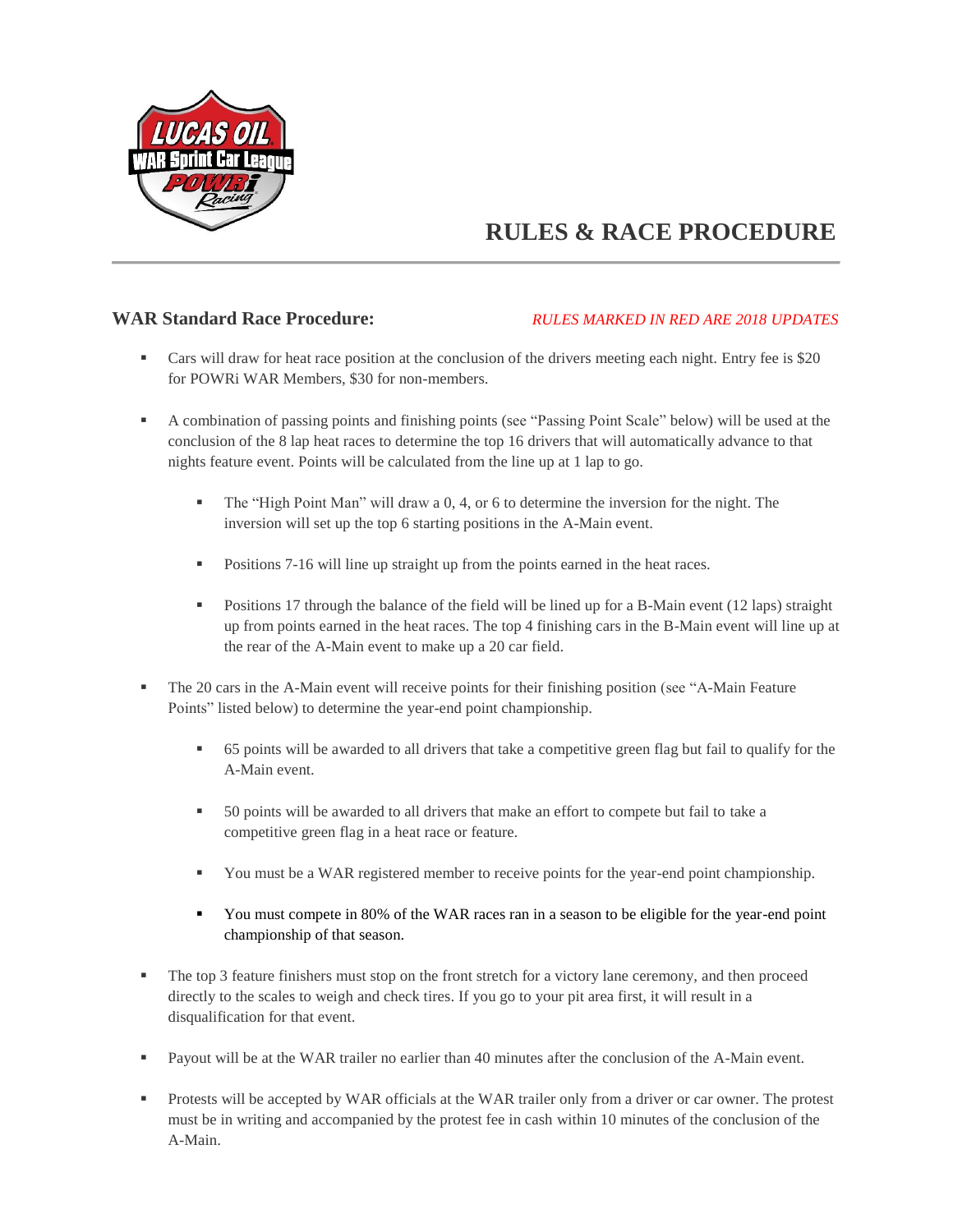- The protest fee is \$100.00.
- All protest fee money will benefit the year-end point fund.
- Protests can be filed on official WAR rule violations only. No judgment call protests will be accepted.
- All protest shall be decided upon by WAR officials whose decision shall be final.
- In the event a car is protested and found to be illegal by the WAR officials, the driver and car protested shall have all points and money forfeited that were won during the particular race event in question.

### **Passing Point Scale:**

|               |    | <b>Start</b> |       |       |       |       |       |       |       |       |       |       |       |
|---------------|----|--------------|-------|-------|-------|-------|-------|-------|-------|-------|-------|-------|-------|
|               |    |              | 2     | 3     |       | 5     | 6     |       | 8     | g     | 10    | 11    | 12    |
|               |    | 100.0        | 105.0 | 110.0 | 115.0 | 120.0 | 125.0 | 130.0 | 135.0 | 140.0 | 145.0 | 150.0 | 155.0 |
|               | 2  | 91.5         | 93.0  | 98.0  | 103.0 | 108.0 | 113.0 | 118.0 | 123.0 | 128.0 | 133.0 | 138.0 | 143.0 |
|               | 3  | 83.0         | 84.5  | 86.0  | 91.0  | 96.0  | 101.0 | 106.0 | 111.0 | 116.0 | 121.0 | 126.0 | 131.0 |
|               | 4  | 74.5         | 76.0  | 77.5  | 79.0  | 84.0  | 89.0  | 94.0  | 99.0  | 104.0 | 109.0 | 114.0 | 119.0 |
| <b>Finish</b> | 5  | 66.0         | 67.5  | 69.0  | 70.5  | 72.0  | 77.0  | 82.0  | 87.0  | 92.0  | 97.0  | 102.0 | 107.0 |
|               | 6  | 57.5         | 59.0  | 60.5  | 62.0  | 63.5  | 65.0  | 70.0  | 75.0  | 80.0  | 85.0  | 90.0  | 95.0  |
|               | 7  | 49.0         | 50.5  | 52.0  | 53.5  | 55.0  | 56.5  | 58.0  | 63.0  | 68.0  | 73.0  | 78.0  | 83.0  |
|               | 8  | 40.5         | 42.0  | 43.5  | 45.0  | 46.5  | 48.0  | 49.5  | 51.0  | 56.0  | 61.0  | 66.0  | 71.0  |
|               | 9  | 32.0         | 33.5  | 35.0  | 36.5  | 38.0  | 39.5  | 41.0  | 42.5  | 44.0  | 49.0  | 54.0  | 59.0  |
|               | 10 | 23.5         | 25.0  | 26.5  | 28.0  | 29.5  | 31.0  | 32.5  | 34.0  | 35.5  | 37.0  | 42.0  | 47.0  |
|               | 11 | 15.0         | 16.5  | 18.0  | 19.5  | 21.0  | 22.5  | 24.0  | 25.5  | 27.0  | 28.5  | 30.0  | 35.0  |
|               | 12 | 6.5          | 8.0   | 9.5   | 11.0  | 12.5  | 14.0  | 15.5  | 17.0  | 18.5  | 20.0  | 21.5  | 23.0  |

#### **A-Main Feature Points:**

| 1. | 150     | 11. | 108 |
|----|---------|-----|-----|
| 2. | 142     | 12. | 106 |
| 3. | 135     | 13. | 104 |
| 4. | 130     | 14. | 102 |
| 5. | 125     | 15. | 100 |
| 6. | 122     | 16. | 98  |
| 7. | 119     | 17. | 96  |
| 8. | 116     | 18. | 94  |
| 9. | 113     | 19. | 92  |
|    | 10. 110 | 20. | 90  |
|    |         |     |     |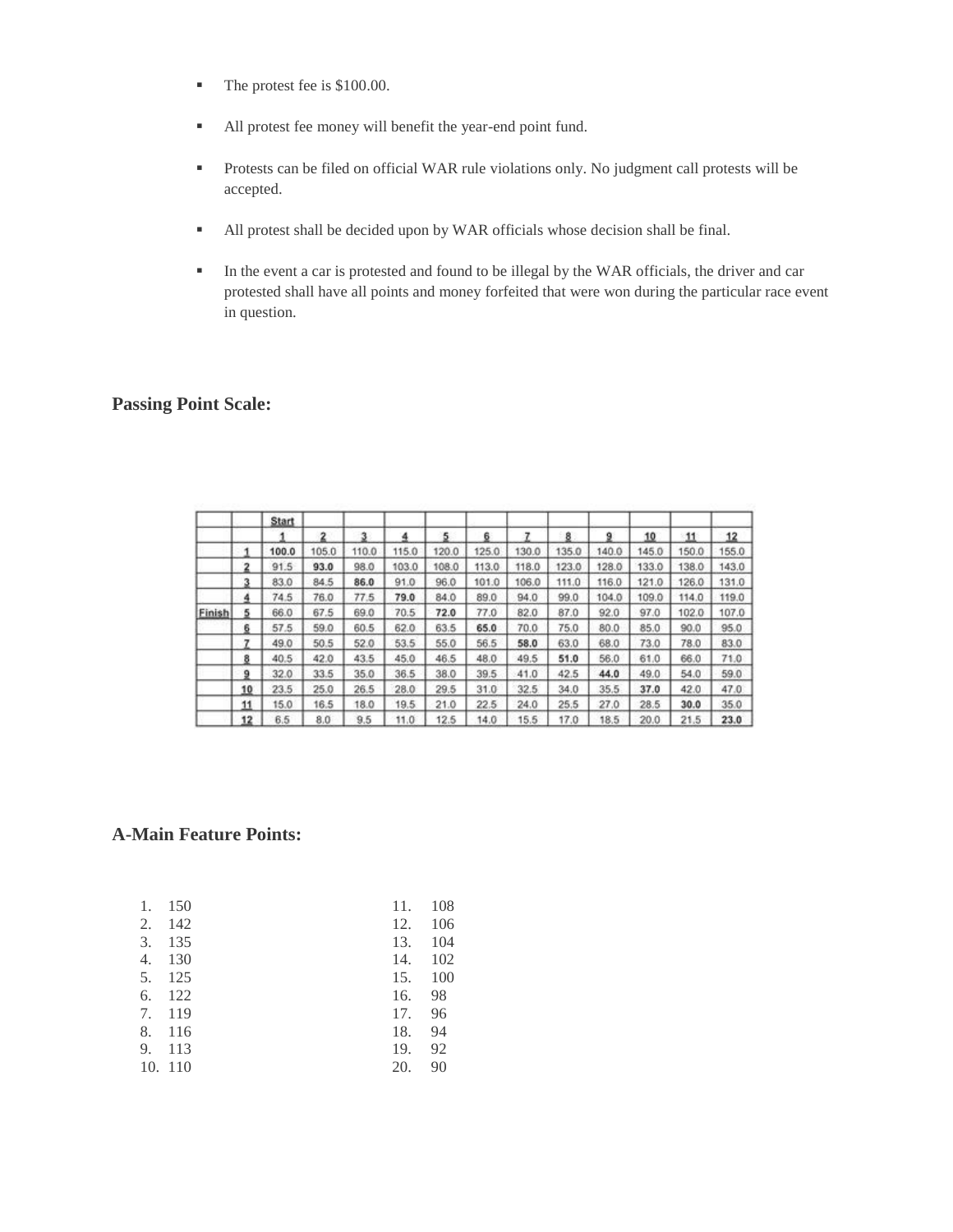

## **RULES & RACE PROCEDURE**

#### **WAR Rule Book:**

- I. No cockpit adjusters of any kind are allowed.
- II. All four corners/tires must be Hoosier. Right rear tire must be Hoosier Medium, H15, HR15, Hard, or Racesaver.
- III. Open engine rule.
- IV. Body work rules are open to within reason, any "wicker" must stay within 1" of the frame rails, and will be policed on an individual basis by the Race Director.
- V. Axle tethers (not king pin) are mandatory for all POWRi WAR and WAR Wildcard events.
- VI. Weight rule is 1475 lbs., including the driver, at the conclusion of each event.
	- a. Any car that fails to meet the 1475 lbs. weight rule at the conclusion of an event will be scored last in that event. Any car that fails to meet the weight requirement at any other point in the evening will lose passing and finishing points up to that time in the program.
	- b. All bolt-on weight must be painted white and the car number must be displayed clearly on the weight. Loss of any bolt-on weight during competition will result in disqualification from that event. Bolt-on weight must be bolted to the frame and securely attached. It must remain in place during the race and must not be moved or removed during a red flag situation. We reserve the right to disqualify any individual whose weight mounting procedure does not meet our specifications.
	- c. WAR officials reserve the right to weigh cars at the conclusion of any event during a race night.
- VII. All double file starts will be at the cone in turn 4. One warning will be given on false starts, with the second warning resulting in being penalized one row. All restarts will be single file at the cone in turn 4.
	- a. Cars must be nose to tail. If you are determined to be out of line, it will result in a one position penalty at the next yellow, or end of the race, whichever comes first.
	- b. If you pass a car before the designated cone/tire, it will result in a two-position penalty for every one car passed at the next yellow, or end of the race, whichever comes first.
- VIII. Yellow/Red Flag Procedures
	- a. All cars stopped on a yellow will be placed at the rear of the restarting line-up. Cars remaining on the racetrack surface that are able to continue without service to restart will line up for restart in the order they were running prior to display of the yellow flag.
	- b. Any car that comes to a stop two times (assisted or unassisted) will be disqualified for that event.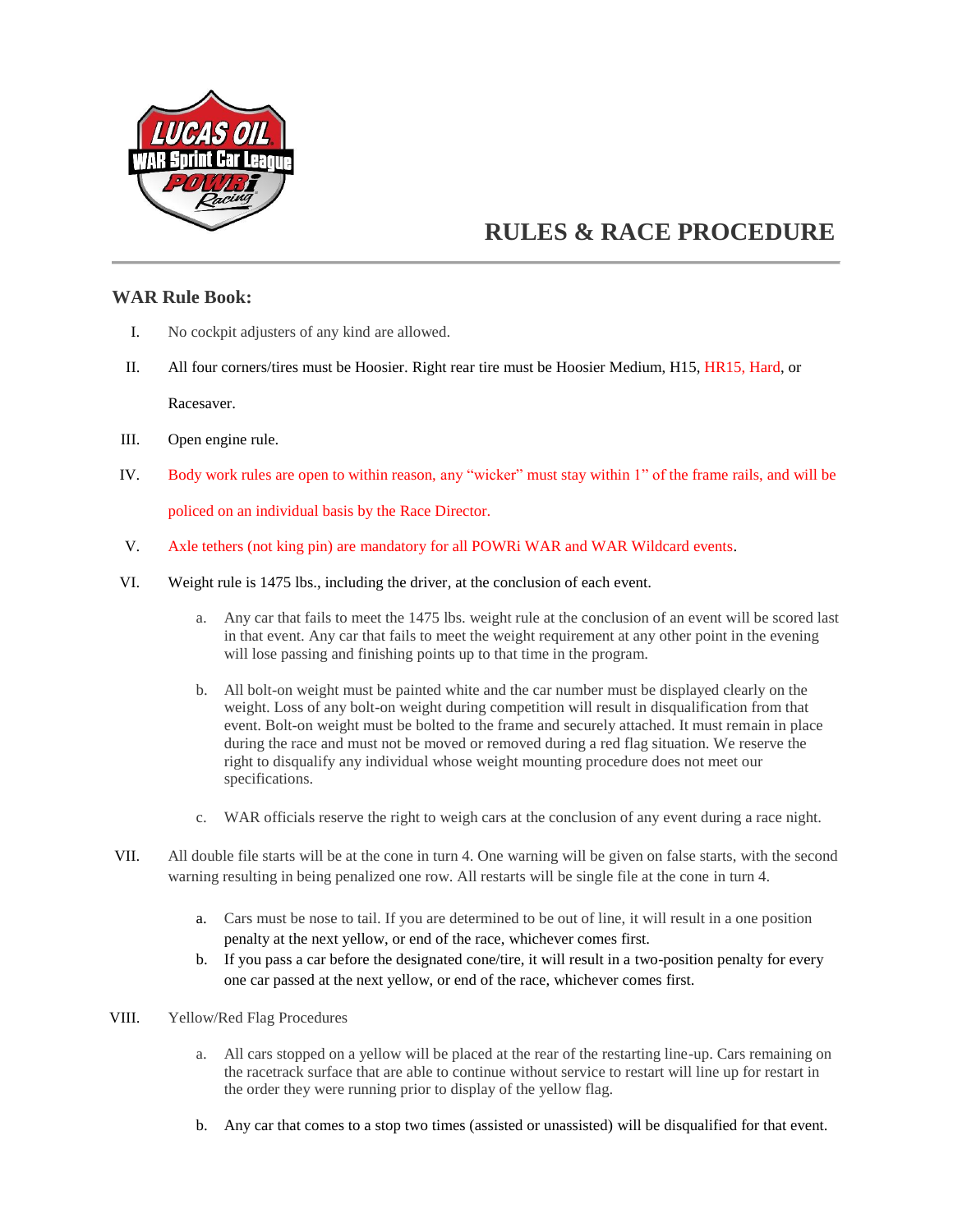- Not including any driver who visits the work area while a yellow flag is already displayed for a separate incident.
- c. Split Yellow Rule:
	- In any event, if at least the top three running cars cross the finish line before the yellow is displayed, that lap will count as complete. The cars who crossed the finish line prior to yellow flag conditions will be scored as they cross, and the remaining cars who did not cross the finish line at the time of the display of the yellow will be scored as they crossed the line on the previous lap.
- d. If a car needs a second push off before the start of a race, he will start at the rear of that race. Exception is safety issue.
- e. A work area will be designated in the pits for any modifications to be done during a yellow/red flag. No allotted time is guaranteed once in the work area. When the field is given the one lap to go signal before the restart, any car(s) in the work area will no longer be able to rejoin the field. Any car that goes one or more laps down while in the work area will be out for that event.
- f. Any driver who works on his car or permits any other person (other than a WAR track official) to work on his car on the racetrack surface, during a yellow flag or closed red flag, shall be disqualified from that event.
- g. There will be one attempt at a green-white-checkered flag, if another yellow flag appears then the race will be restarted with the green and white flags displayed at the same time.
- h. Any driver who unbuckles his or her safety belts and exits their racecar during any event on the racing surface will not be allowed to continue that event whether it be a heat race or feature. Exception is safety issue.
- IX. All drivers are required to wear a snell approved helmet, a fire retarding uniform, protective gloves, and arm restraints during competition.
- X. RACEceiver Radios are mandatory.
	- a. We reserve the right to penalize and fine drivers that do not run a RACEceiver.
	- b. No two way radios will be allowed.
	- c. Any competitor who willfully ignores orders given by WAR officials in such a way as to bring potential harm to another competitor, official, or fan will be expelled for the night and disqualified from competition at that event.
- XI. All cars must be equipped with adequate seat belts, shoulder harness, and crotch strap. WAR strongly recommends a five point hookup with 3 inch belts.
	- a. Your safety is truly in your own hands.
- XII. Rain Outs
	- a. In the event a WAR race is rained out prior to the completion of all races and rescheduled for a later date, the draw fee shall be rain-checked for those who have already paid. At the rescheduled race, all races shall be rerun and all drivers will redraw for starting positions.
	- b. In the event no races have been run and the event is not rescheduled, draw fees shall be rainchecked for use at the next scheduled WAR event.
	- c. If an A-main event is interrupted at any point due to inclement weather, the race may be declared complete based upon officials' discretion. The finishing positions will be paid according to the last officially scored lap by the leader previous to the red flag.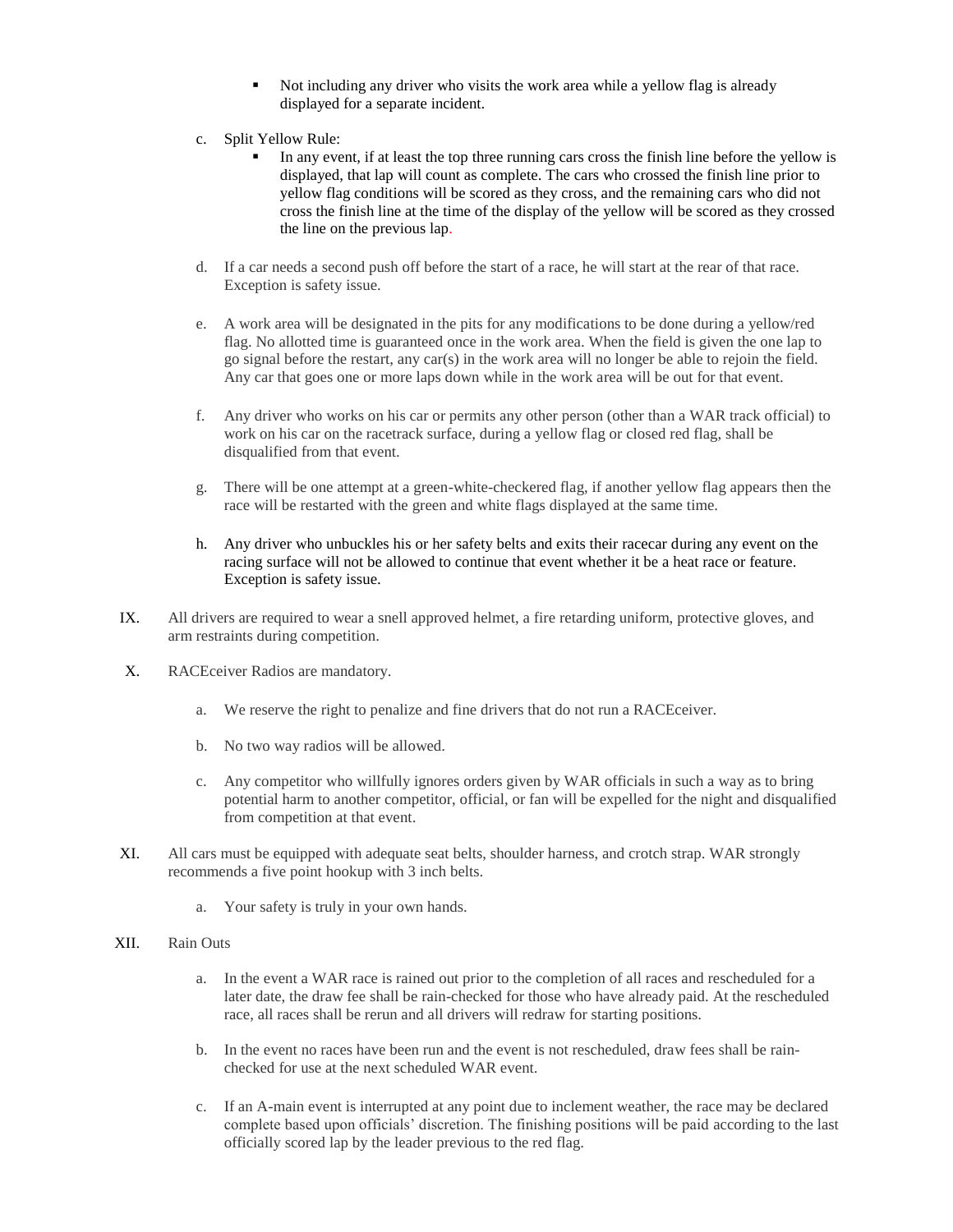#### **Closing Statement:**

We will make every effort to be consistent with our rules regardless of whom or what is involved. We will treat all participants with respect and in return we expect similar treatment. Sportsmanship goes beyond the racetrack. Remember what you say, type, and do hold weight and may result in consequences. Drivers shall be held responsible for actions of their crew members. We do our best to present WAR and its competitors in the best light possible. Be aware that your actions may have effects on the perception of WAR. We advise you to think before acting on impulse.

**Primary League Contact**

Casey Shuman, League Director WarSprintCarSeries@gmail.com – 317.809.9657